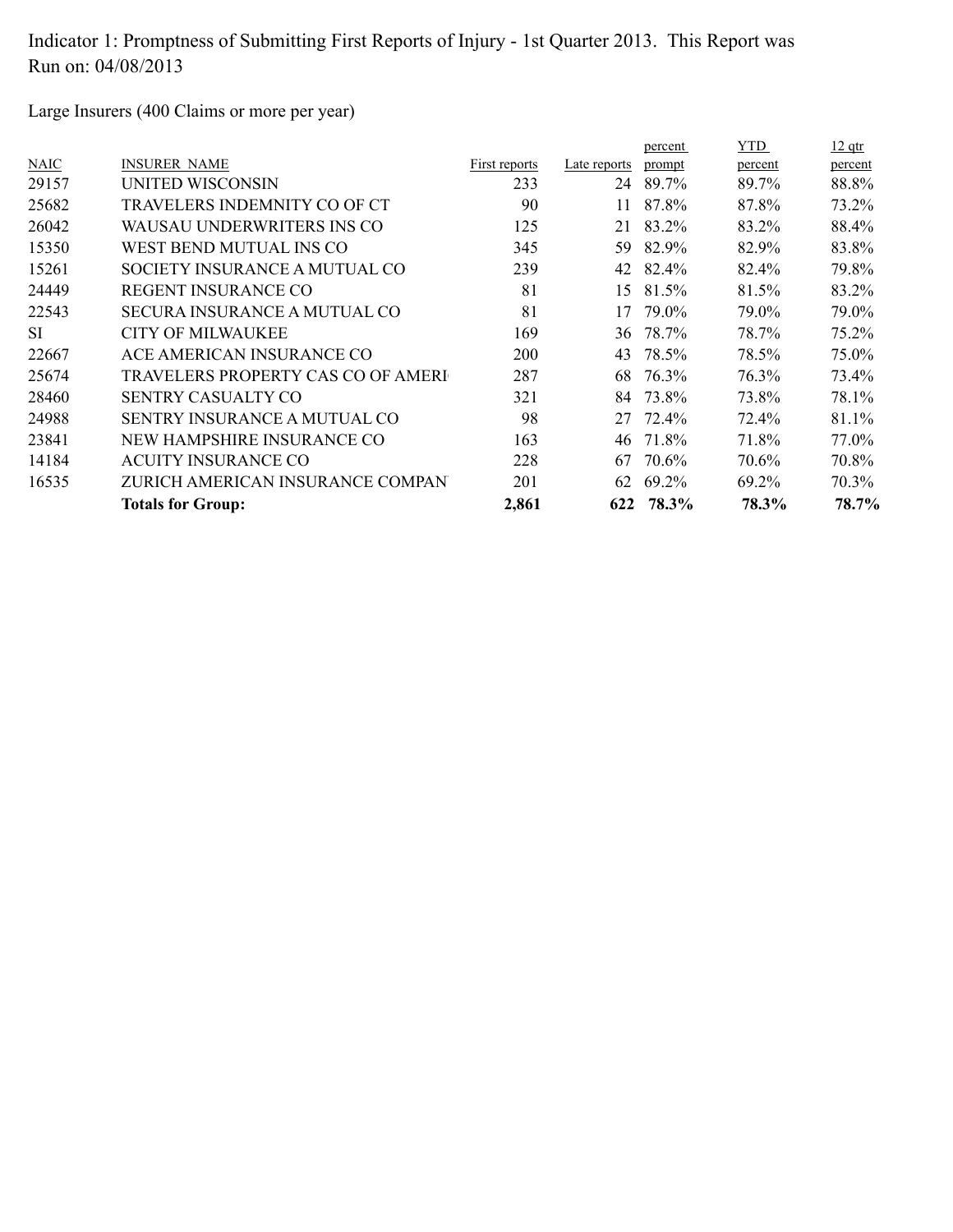Medium Size Insurers (65 -399 Claims or more per year)

|             |                                      |               |                | percent  | <b>YTD</b> | $12$ qtr |
|-------------|--------------------------------------|---------------|----------------|----------|------------|----------|
| <b>NAIC</b> | <b>INSURER NAME</b>                  | First reports | Late reports   | prompt   | percent    | percent  |
| 14303       | <b>INTEGRITY MUTUAL INS CO</b>       | 31            |                | 2 93.5%  | 93.5%      | 87.1%    |
| 19410       | COMMERCE & INDUSTRY INS CO           | 30            |                | 2 93.3%  | 93.3%      | 84.7%    |
| 24228       | PEKIN INSURANCE CO                   | 15            | 1              | 93.3%    | 93.3%      | 79.9%    |
| 26271       | ERIE INSURANCE EXCHANGE              | 36            | 3              | 91.7%    | 91.7%      | 82.4%    |
| 19275       | AMERICAN FAMILY MUTUAL INS CO        | 23            | $\overline{2}$ | 91.3%    | 91.3%      | 79.0%    |
| 25666       | TRAVELERS INDEMNITY CO OF AMERICA    | 22            |                | 2 90.9%  | 90.9%      | 72.4%    |
| 11150       | <b>ARCH INSURANCE CO</b>             | 21            |                | 2 90.5%  | 90.5%      | 75.5%    |
| 10804       | CONTINENTAL WESTERN INS CO           | 21            |                | 2 90.5%  | 90.5%      | 75.8%    |
| 29424       | HARTFORD CASUALTY INS CO             | 40            |                | 4 90.0%  | 90.0%      | 82.5%    |
| SI          | DEPT OF ADMINISTRATION               | 63            | $\tau$         | 88.9%    | 88.9%      | 83.7%    |
| 21407       | <b>EMCASCO INSURANCE CO</b>          | 88            | 10             | 88.6%    | 88.6%      | 89.6%    |
| 21458       | EMPLOYERS INSURANCE CO OF WAUSAU     | 77            | 9              | 88.3%    | 88.3%      | 89.1%    |
| 22659       | <b>INDIANA INSURANCE CO</b>          | 17            | $\overline{2}$ | 88.2%    | 88.2%      | 79.1%    |
| 29459       | TWIN CITY FIRE INS CO                | 84            | 10             | 88.1%    | 88.1%      | 82.4%    |
| 23035       | LIBERTY MUTUAL FIRE INS CO           | 32            |                | 4 87.5%  | 87.5%      | 79.4%    |
| 26069       | WAUSAU BUSINESS INS CO               | 24            |                | 3 87.5%  | 87.5%      | 82.5%    |
| SI          | UW-SYSTEM ADMINISTRATION             | 47            | 6              | 87.2%    | 87.2%      | 80.3%    |
| 20508       | VALLEY FORGE INS CO                  | 23            | 3              | 87.0%    | 87.0%      | 87.9%    |
| 11374       | <b>SFM MUTUAL INS CO</b>             | 76            | 10             | 86.8%    | 86.8%      | 85.1%    |
| 21415       | EMPLOYERS MUTUAL CASUALTY CO         | 29            |                | 4 86.2%  | 86.2%      | 80.2%    |
| 18988       | <b>AUTO OWNERS INS CO</b>            | 36            | 5              | 86.1%    | 86.1%      | 83.8%    |
| 10166       | ACCIDENT FUND INS CO OF AMERICA      | 28            |                | 4 85.7%  | 85.7%      | 79.8%    |
| 15377       | WESTERN NATIONAL MUTUAL INS CO       | 51            |                | 8 84.3%  | 84.3%      | 82.5%    |
| 23043       | LIBERTY MUTUAL INS CO                | 6             | $\mathbf{1}$   | 83.3%    | 83.3%      | 84.0%    |
| 19950       | WILSON MUTUAL INS CO                 | 66            | 11             | 83.3%    | 83.3%      | 84.1%    |
| 19445       | NATIONAL UNION FIRE INS CO OF PITTSB | 18            | 3              | 83.3%    | 83.3%      | 82.9%    |
| 20397       | VIGILANT INSURANCE CO                | 23            |                | 4 82.6%  | 82.6%      | 82.3%    |
| 23817       | ILLINOIS NATIONAL INS CO             | 63            | 11             | 82.5%    | 82.5%      | 73.5%    |
| 15091       | RURAL MUTUAL INS CO                  | 72            | 13             | 81.9%    | 81.9%      | 86.2%    |
| 37257       | PRAETORIAN INS CO                    | 33            |                | 6 81.8%  | 81.8%      | 71.3%    |
| 23434       | MIDDLESEX INSURANCE CO               | 85            |                | 16 81.2% | 81.2%      | 77.7%    |
| 11527       | LEAGUE OF WIS MUNICIPALITIES MUTUA   | 41            |                | 8 80.5%  | 80.5%      | 89.9%    |
| SI          | KOHLER CO                            | 15            | 3              | 80.0%    | 80.0%      | 75.7%    |
| 13986       | FRANKENMUTH MUTUAL INS CO            | 34            |                | 7 79.4%  | 79.4%      | 76.7%    |
| 42404       | <b>LIBERTY INSURANCE CORP</b>        | 170           | 35             | 79.4%    | 79.4%      | 69.0%    |
| 10677       | CINCINNATI INSURANCE CO              | 52            | 11             | 78.8%    | 78.8%      | 80.5%    |
| 19682       | HARTFORD FIRE INSURANCE CO           | 18            | 4              | 77.8%    | 77.8%      | 81.5%    |
| 24830       | CITIES & VILLAGES MUTUAL INS CO      | 22            | 5              | 77.3%    | 77.3%      | 80.1%    |
| 31895       | AMERICAN INTERSTATE INS CO           | 17            | 4              | 76.5%    | 76.5%      | 72.0%    |
| 23787       | NATIONWIDE MUTUAL INS CO             | 21            | 5              | 76.2%    | 76.2%      | 67.1%    |
| 13935       | FEDERATED MUTUAL INS CO              | 25            | 6              | 76.0%    | 76.0%      | 88.5%    |
| 40142       | AMERICAN ZURICH INS CO               | 46            | 13             | 71.7%    | 71.7%      | 74.1%    |
| 20494       | TRANSPORTATION INSURANCE CO          | 35            | 10             | 71.4%    | 71.4%      | 75.2%    |
| 25402       | <b>EMPLOYERS ASSURANCE CORP</b>      | 31            | 9              | 71.0%    | 71.0%      | 76.0%    |
| 10998       | MICHIGAN COMMERCIAL INS MUTUAL       | 24            |                | 7 70.8%  | 70.8%      | 82.1%    |
| 24414       | <b>GENERAL CAS CO OF WI</b>          | 17            | 5              | 70.6%    | 70.6%      | 81.7%    |
| SI          | CNH AMERICA LLC                      | 6             |                | 2 66.7%  | 66.7%      | 69.1%    |
| SI          | <b>CITY OF MADISON</b>               | 21            |                | 7 66.7%  | 66.7%      | 69.4%    |
|             |                                      |               |                |          |            |          |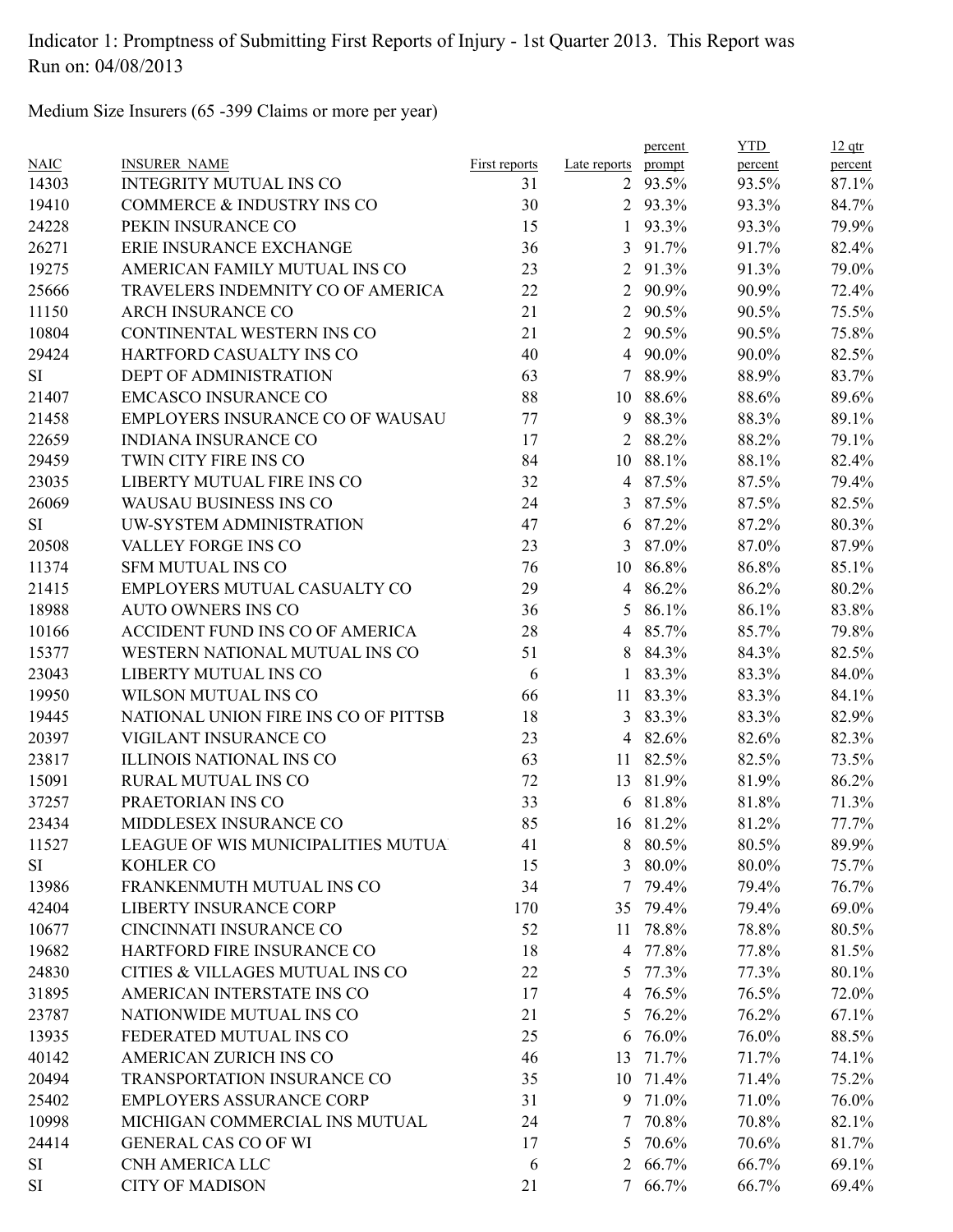Medium Size Insurers (65 -399 Claims or more per year)

|           | <b>Totals for Group:</b>           | 2,206          |              | 455 79.4% | 79.4%      | 78.5%    |
|-----------|------------------------------------|----------------|--------------|-----------|------------|----------|
| 19259     | SELECTIVE INS CO OF SOUTH CAROLINA | 21             | 17           | $19.0\%$  | $19.0\%$   | 59.2%    |
| 31003     | TRI STATE INS CO OF MN             | $\overline{2}$ |              | 50.0%     | 50.0%      | 78.6%    |
| <b>SI</b> | MILWAUKEE BOARD OF SCHOOL DIR      | 83             | 41           | 50.6%     | 50.6%      | 61.0%    |
| 37885     | XL SPECIALTY INSURANCE COMPANY     | 16             |              | 56.3%     | 56.3%      | 73.9%    |
| 14176     | HASTINGS MUTUAL INS CO             | 29             | 12           | 58.6%     | 58.6%      | 71.5%    |
| SI.       | <b>COUNTY OF MILWAUKEE</b>         | 49             |              | 20 59.2%  | 59.2%      | $45.5\%$ |
| 20281     | FEDERAL INSURANCE CO               | 28             | 11           | 60.7%     | $60.7\%$   | 70.0%    |
| 19429     | INSURANCE COMPANY OF STATE OF PA   | 29             |              | 10 65.5%  | 65.5%      | 71.8%    |
| 24147     | OLD REPUBLIC INS CO                | 74             | 25           | 66.2%     | 66.2%      | 73.4%    |
| NAIC      | <b>INSURER NAME</b>                | First reports  | Late reports | prompt    | percent    | percent  |
|           |                                    |                |              | percent   | <b>YTD</b> | $12$ qtr |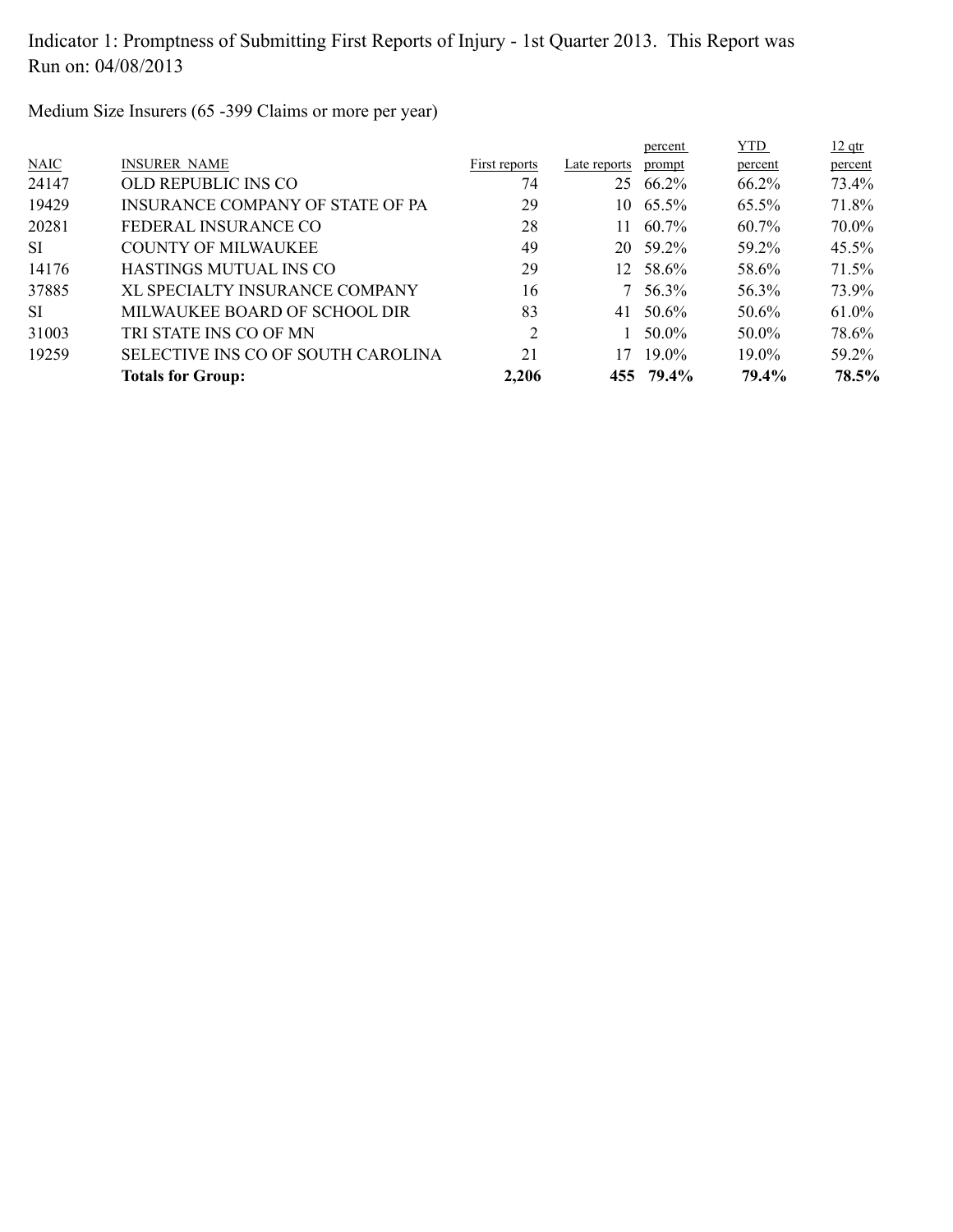Small Size Insurers (Less than 65 Claims per year)

|             |                                     |                      |                  | percent        | <b>YTD</b> | $12$ qtr |
|-------------|-------------------------------------|----------------------|------------------|----------------|------------|----------|
| <b>NAIC</b> | <b>INSURER NAME</b>                 | <b>First reports</b> | Late reports     | prompt         | percent    | percent  |
| 28304       | FEDERATED SERVICE INSURANCE CO      | 5                    | $\overline{0}$   | 100.0%         | 100.0%     | 95.5%    |
| 12006       | DISTRICTS MUTUAL INS                | 10                   | 1                | 90.0%          | 90.0%      | 92.2%    |
| SI          | <b>COUNTY OF WASHINGTON</b>         | $\overline{2}$       | $\theta$         | 100.0%         | 100.0%     | 92.1%    |
| SI          | SSM HEALTH CARE OF WISCONSIN INC    | 17                   | 1                | 94.1%          | 94.1%      | 89.4%    |
| 36463       | DISCOVER PROPERTY & CASUALTY INSUF  | 23                   | $\mathbf{1}$     | 95.7%          | 95.7%      | 88.5%    |
| <b>SI</b>   | <b>MARTEN TRANSPORT LTD</b>         | 15                   | $\theta$         | 100.0%         | 100.0%     | 88.5%    |
| <b>SI</b>   | <b>KWIK TRIP INC</b>                | 9                    | 2                | 77.8%          | 77.8%      | 88.3%    |
| 32700       | <b>OWNERS INS CO</b>                | 11                   | $\theta$         | 100.0%         | 100.0%     | 88.1%    |
| 22357       | HARTFORD ACCIDENT & INDEMNITY CO    | 5                    | $\theta$         | 100.0%         | 100.0%     | 87.7%    |
| <b>SI</b>   | <b>TARGET CORP (STORES)</b>         | 15                   | 2                | 86.7%          | 86.7%      | 86.7%    |
| 24066       | AMERICAN FIRE & CASUALTY CO         | 6                    | $\mathbf{0}$     | 100.0%         | 100.0%     | 86.4%    |
| 33600       | L M INSURANCE CORP                  | 12                   | 3                | 75.0%          | 75.0%      | 86.1%    |
| 21180       | <b>SENTRY SELECT</b>                | 5                    | 4                | 20.0%          | 20.0%      | 85.9%    |
| <b>SI</b>   | WISCONSIN BELL INC                  | $\boldsymbol{0}$     | $\boldsymbol{0}$ | $0.0\%$        | $0.0\%$    | 85.9%    |
| 26956       | WIS COUNTY MUTUAL INS CORP          | 10                   | 2                | 80.0%          | 80.0%      | 85.7%    |
| 11371       | <b>GREAT WEST CASUALTY CO</b>       | 21                   | 6                | 71.4%          | 71.4%      | 85.7%    |
| SI          | NEWPAGE WISCONSIN SYSTEM INC        | 11                   | 2                | 81.8%          | 81.8%      | 85.6%    |
| SI          | <b>USF HOLLAND INC</b>              | 11                   | $\overline{0}$   | 100.0%         | 100.0%     | 84.9%    |
| SI          | FEDEX FREIGHT INC                   | 12                   | 3                | 75.0%          | 75.0%      | 84.3%    |
| 30104       | HARTFORD UNDERWRITERS INS CO        | 6                    | $\theta$         | 100.0%         | 100.0%     | 83.0%    |
| 26425       | WAUSAU GENERAL INS CO               | 5                    | 1                | 80.0%          | 80.0%      | 82.7%    |
| 15105       | SAFETY NATIONAL CASUALTY CORP       | 19                   | 4                | 78.9%          | 78.9%      | 82.6%    |
| SI          | <b>COLUMBIA ST MARY'S INC</b>       | 15                   | 3                | 80.0%          | 80.0%      | 81.4%    |
| <b>SI</b>   | SCHNEIDER NATIONAL CARRIERS INC     | 8                    | 3                | 62.5%          | 62.5%      | 81.0%    |
| 20613       | SPARTA INSURANCE CO                 | $\tau$               | 2                | 71.4%          | 71.4%      | 79.5%    |
| 13021       | UNITED FIRE & CASUALTY CO           | 11                   | $\overline{2}$   | 81.8%          | 81.8%      | 79.1%    |
| 41394       | BENCHMARK INSURANCE CO              | 9                    | 1                | 88.9%          | 88.9%      | 78.6%    |
| SI          | <b>CITY OF KENOSHA</b>              | 10                   |                  | 90.0%          | 90.0%      | 78.6%    |
| 19038       | TRAVELERS CASUALTY & SURETY CO      | 10                   | 1                | 90.0%          | 90.0%      | 78.5%    |
| 25887       | UNITED STATES FIDELITY & GUARANTY C | 7                    | 2                | 71.4%          | 71.4%      | 78.4%    |
| SI          | P&H MINING EQUIPMENT INC            | 9                    | 2                | 77.8%          | 77.8%      | 76.0%    |
| 36234       | PREFERRED PROFESSIONAL INS CO       | 7                    | $\theta$         | $100.0\%$      | 100.0%     | 75.8%    |
| 43575       | INDEMNITY INSURANCE CO OF NORTH AN  | 18                   |                  | 4 77.8%        | 77.8%      | 75.4%    |
| 18767       | CHURCH MUTUAL INSURANCE CO          | 15                   |                  | 4 73.3%        | 73.3%      | 72.2%    |
| 35386       | FIDELITY & GUARANTY INS CO          | $\mathbf{0}$         |                  | $0.0\%$        | $0.0\%$    | 71.0%    |
|             | <b>CHARTER OAK FIRE INS CO</b>      |                      |                  |                |            |          |
| 25615       |                                     | 8                    |                  | 2 75.0%        | 75.0%      | 70.5%    |
| 25143       | STATE FARM FIRE & CASUALTY CO       | 8                    |                  | 2 75.0%        | 75.0%      | 70.0%    |
| <b>SI</b>   | <b>COUNTY OF DANE</b>               | 6                    |                  | 4 33.3%        | 33.3%      | 69.2%    |
| SI          | FEDERAL EXPRESS CORPORATION         | 10                   | 3                | 70.0%          | 70.0%      | 67.6%    |
| 31232       | WORK FIRST CASUALTY CO              | 2                    |                  | $2\quad 0.0\%$ | $0.0\%$    | 66.7%    |
| 26247       | AMERICAN GUARANTEE & LIABILITY INS  | 10                   | $\mathbf{1}$     | 90.0%          | 90.0%      | 64.2%    |
| 34924       | DAKOTA TRUCK UNDERWRITERS           | 8                    |                  | 3 $62.5\%$     | 62.5%      | 63.9%    |
| 31534       | CITIZENS INSURANCE CO OF AMERICA    | 12                   |                  | 6 50.0%        | 50.0%      | 62.2%    |
| 12777       | <b>CHUBB INDEMNITY INS CO</b>       | 4                    |                  | 2 50.0%        | 50.0%      | 60.5%    |
| SI          | MILWAUKEE TRANSPORT SERVICES INC    | 5                    | $\overline{4}$   | 20.0%          | 20.0%      | 57.9%    |
| 32271       | DALLAS NATIONAL INSURANCE CO        | 2                    | $\theta$         | 100.0%         | 100.0%     | 54.4%    |
| 12262       | PENN MFRS ASSOCIATION INS CO        | 21                   |                  | 6 71.4%        | 71.4%      | 51.2%    |
| 23396       | AMERISURE MUTUAL INS CO             | 13                   |                  | 10 23.1%       | 23.1%      | 47.8%    |